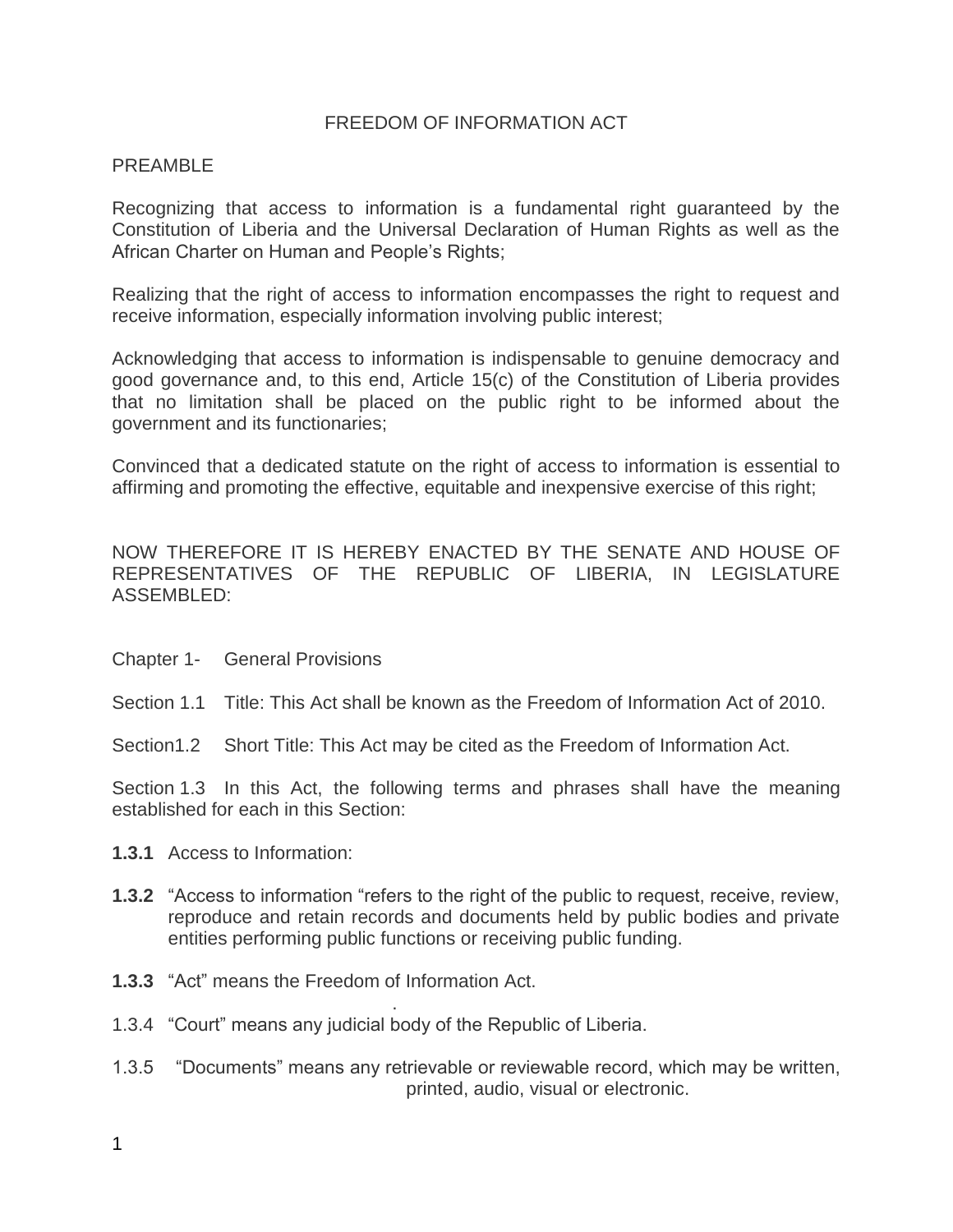1.3.6 "Independent Human Rights Commission" means the autonomous commission established by an Act of the legislature, which shall have oversight responsibility for the effective implementation of this Act

- 1.3.7 "Person" means any individual, partnership, corporation, joint venture, trust, estate, un-incorporated entity, government or any juridical entity.
- 1.3.8 "Private Bodies" include any entity, business or otherwise, owned by private persons.

1.3.9 "Public Authorities" means any agency, ministry, or institution of the Government of Liberia or person acting on behalf of such agency, ministry or institution;

- 1.3.10 "Public Bodies" refer to all agencies, entities, corporations, bodies and other institutions owned, wholly or substantially by the Government of Liberia.
- 1.3.11 "Public Function" refers to any act normally carried out by the Government or any of its agencies, ministries and institutions.
- 1.3.12 Public Services" means services rendered for or to the general public at cost or on gratis, and includes sanitation, health, transportation, banking, education, broadcasting and telecommunications, etc.

1.3.13 "Publication Scheme" means publication by public authority providing detailed information to the public on the nature and activities of that authority and information it publishes.

1.3.14 "Public Record" means a record, manual rule book, regulation, or other documents produced or received by, being used or having been used by, possessed by or under the control of a public authority, whether in written form or recorded or stored in electronic form or in any other device.

1.3.15 "Requester" means an applicant or person who requests access to a document or information.

Section 1.4 Principles: This Act is based on the following principles, which shall govern the construction, exercise, and protection of the right of access to information:

a. Public bodies hold information not for themselves but as agents of the public and custodians of the public good;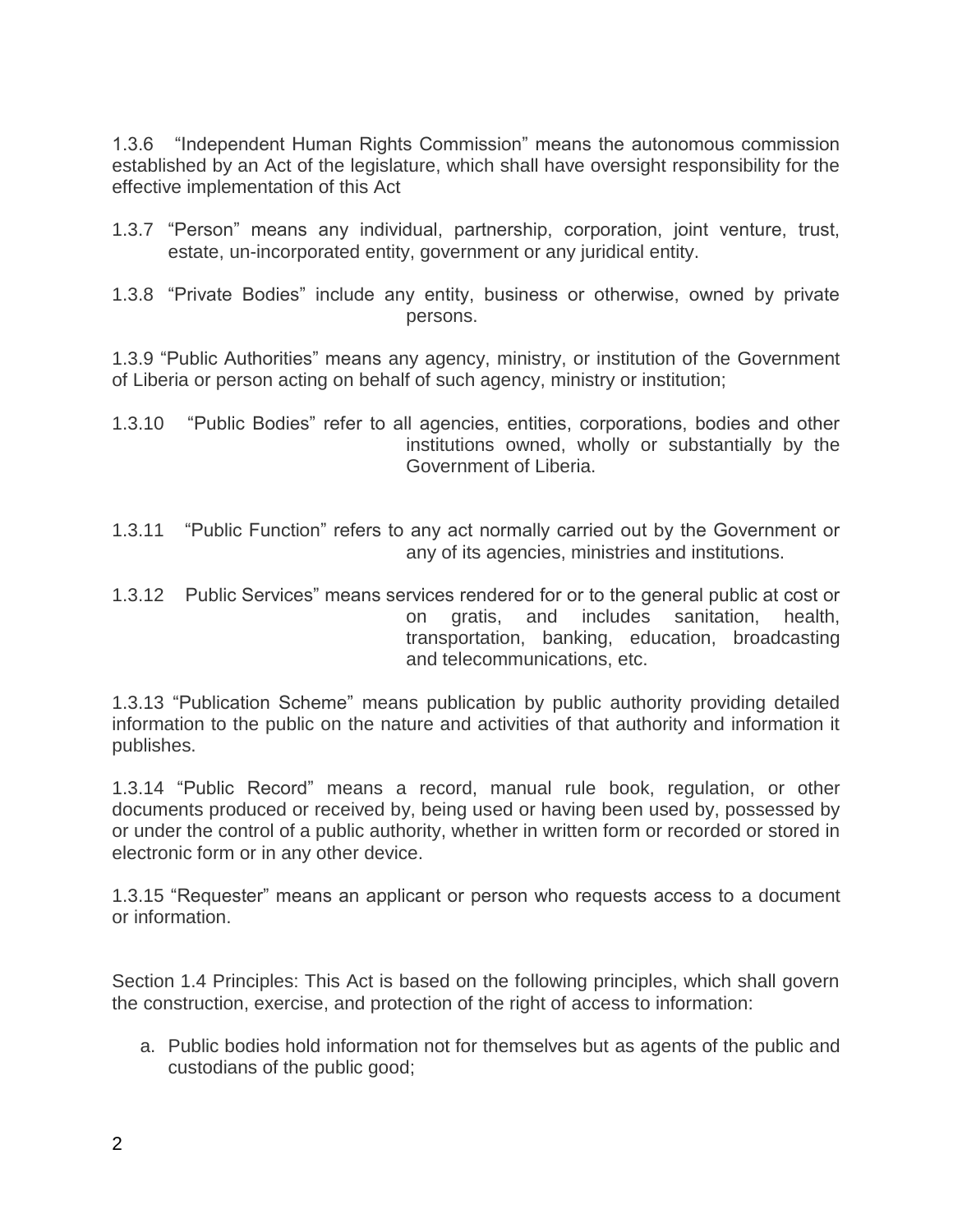- b. Everyone has a right of access to information generated, received and or held by public bodies, subject only to such limitations as are necessary and narrowly established for reason of an equally or more compelling public interest;
- c. The right of access to information includes both (1) a right to request and receive information, and (2) an obligation on the part of public bodies and officials to disseminate essential information that the public would generally want to know, including their core functions and key activities;
- d. The right of access to information applies to private entities that receive public resources and benefits, engage in public functions, and or provide public services, particularly in respect of information relating to the public resources, benefits, functions or services;
- e. The right to information is independent of a personal interest in the information, and there is no need whatsoever for a person requesting information to provide a reason or justification for his or her request.

Section 1.5 The objects of this Act are:

- a. To promote effective, equitable and inexpensive exercise of the right of access to information;
- b. To establish clear and concise procedures for requesting and providing of information held by (i) public bodies and (ii) private bodies receiving public benefits or performing public functions or providing public service.
- c. To establish and provide for the exercise of a right to appeal any decision denying a request for information or infringing on the right of access to information; and
- d. To provide appropriate penalties and other sanctions for wrongful failure to keep and or provide information.

Section 1.6 Scope of Act: This Act shall apply to and cover:

a. All public authorities and bodies at all branches and levels of the Government, including but not limited to ministries, bureau, departments, autonomous agencies, public corporations, commissions, committees, sub-committees, boards, military and paramilitary institutions, and any other related bodies supported in whole or in part by public resources;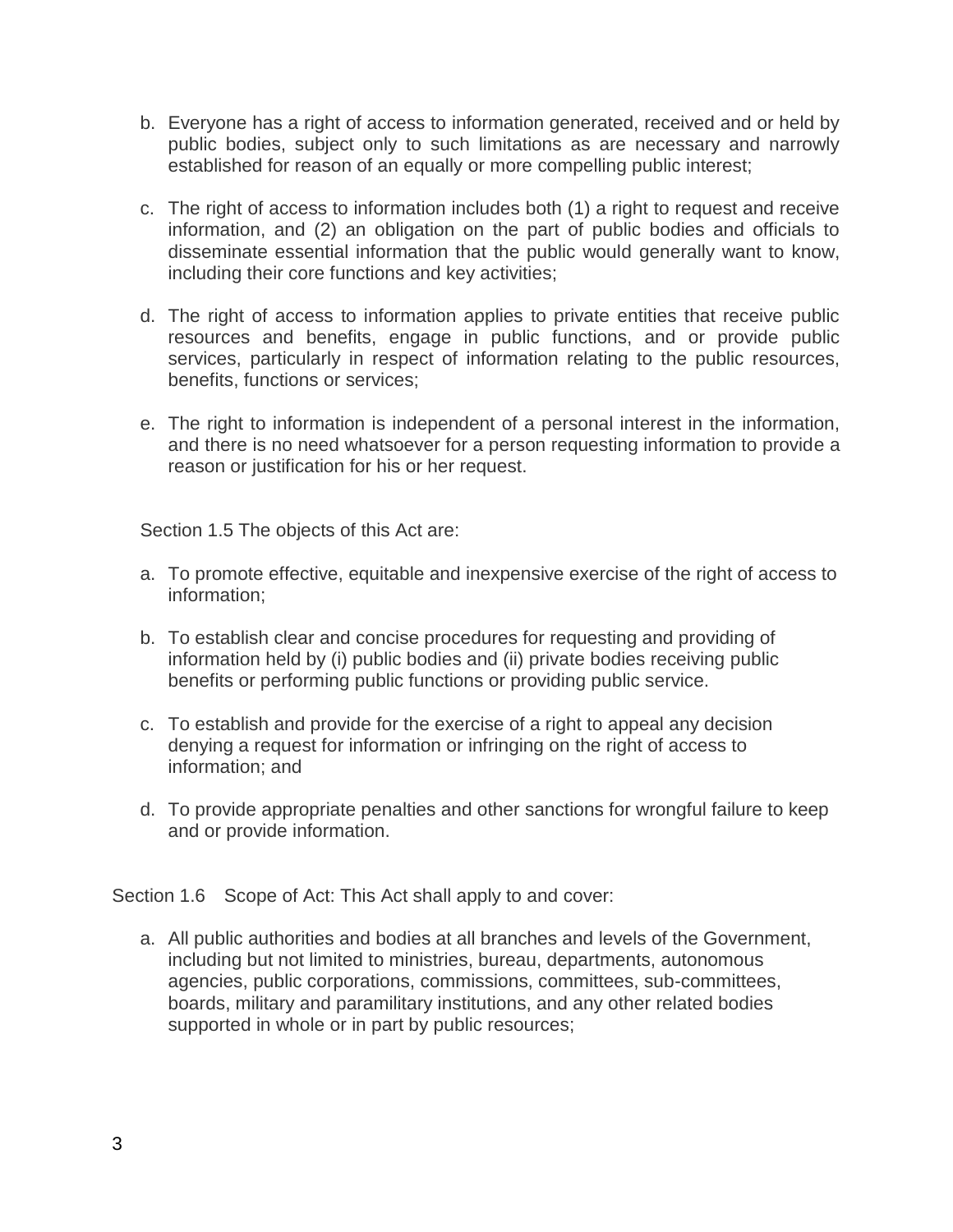- b. All private bodies performing public functions and or providing public services, including academic institutions, hospitals and other health service providers; telecommunications operators, banking institutions, and similar entities;
- c. All private bodies that receive public funds or benefits of whatever nature; and

Section 1.7 Primacy of Act: Save for the Constitution, this Act is and shall be the primary law governing the right of access to information, including all matters related to request for and provision of information in Liberia. No administrative action, order or regulation contrary to, inconsistent with, or in derogation of this Act shall issue or be effective in Liberia, and this Act shall prevail over any and all subsequent inconsistent statutes, except a subsequent statute that specifically amends or repeals it.

## Chapter 2.0 Publication of Certain Information

Section 2.1 Requirement of a Publication Scheme: Every public authority or body shall establish, maintain, and regularly update a widely accessible and user-friendly publication scheme whereby the public authority or public body automatically provides detailed information regarding its core functions, nature of its activities and operations, and the information it possesses.

Section 2.2 Contents of Publication Scheme: The publication scheme shall, at a minimum, contain:

- a. The full name, designation, functions and contact details of the Information officer appointed and maintained by the Authority in keeping with Section 5. Of this Act;
- b. Clear statement that (1) describes the nature, organization, functions and powers of the public authority concerned, (2) explains its decision-making processes, and (3) discloses agreement(s) and or arrangement(s), if any, that it has with third parties relative to the discharge of its functions;
- c. A fair description of the types and categories of documents and information held by the public authority, the location of the documents, and a clear statement of the public right to review, request, receive and retain copies of any of such documents or information; and
- d. Such procedures, as are not inconsistent with this Act, which may be followed to access, review, copy, receive and retain the whole or any portion of the documents or information.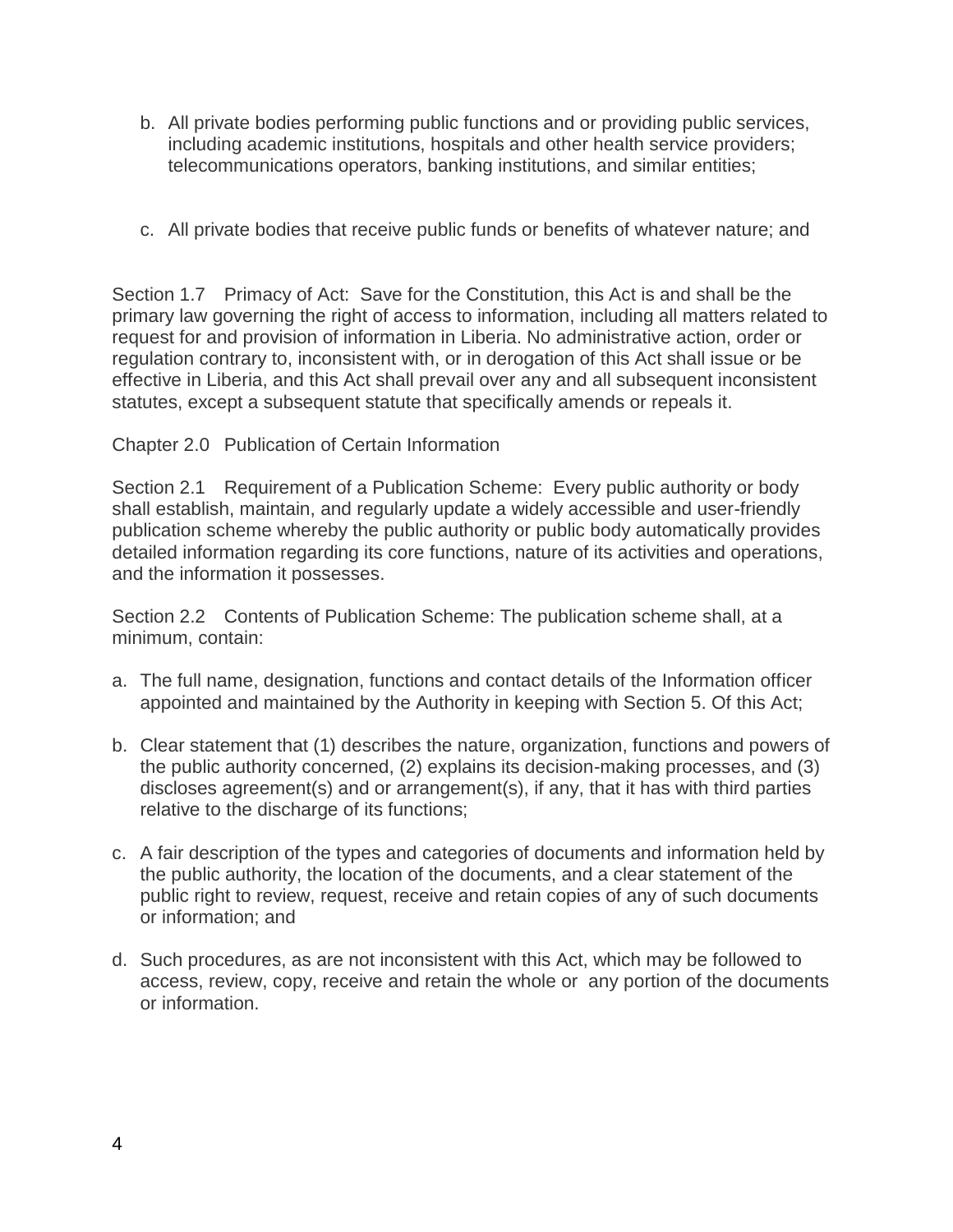Section 2.3 Access to Publication Scheme: The publication scheme of every public authority or body shall be widely accessible, and the hard and or soft copies of the scheme shall be available at the offices of the authority and at other reasonable public places.

Section 2.5 Automatic Publication: Without prejudice to the general publication scheme established in this Act, every public authority is obliged to publish, and maintained published, certain key classes of documents/information as soon as they are generated or received by the authority, irrespective of whether a request has been made or not made for them.

Section 2.6 Documents subject to Automatic Publication: The classes of documents to be automatically published by every public authority shall include: (1) the enabling legislation of the agency or authority; (2) its existing policies, procedures and rules; (3) its budgets; (4) the financial accounts of the agency/authority; (5) Material contracts; (6) Organizational chart, including lines of reporting; (7) Procedures for appealing decisions of the authority or its officers; and (8) such other information that would enable the public to deal with the authority and or monitors its performance.

Chapter 3 Procedures for Making and Responding to Request for Information

Section 3.1 Accessibility of Information: All public information held by public bodies and those held by private entities in respect of public funding received or public services provided shall be accessible, and may be inspected, requested, provided, reproduced and retained as provided in this Act.

Section 3.2 Request for Information: Every person, irrespective of their nationality or residence, may request, receive, reproduce and retain any information held by (1) a public authority or (2) private entity that receives public funds or engage in public functions or provision of public service; provided that in respect of private entities, the information shall relate to the public funds, benefit, functions or service.

Section 3.3 Description of information Requested: Every request shall describe the information requested with reasonable details that would enable the public authority or private entity easily identify the information. Additional specification of the information may be provided by the requester by any means and at any time, including in responses to questions from personnel of the authority or entity.

Section 3.4 Form of Request: Request for information may be filed in writing, by electronic mail, or orally in person, or by any alternative means.

Section 3.5 Reason for Request: The right to request information is independent of personal interest in the information, and no one shall be asked or required to provide a justification or reason for requesting any information.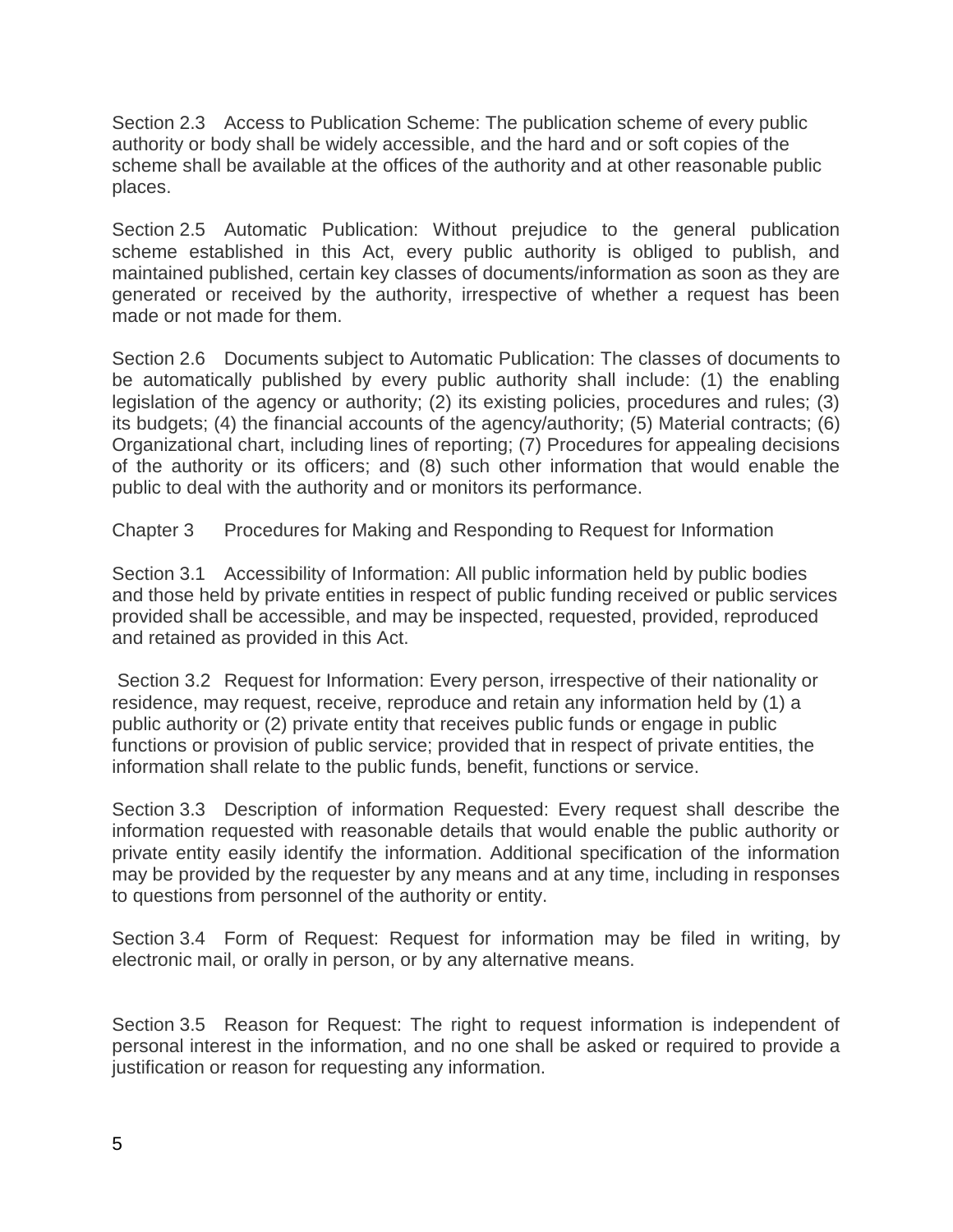Section 3.6 Designation of at least one personnel / staff: Every public authority and private entity to which this Act applies shall appoint, maintain and duly support at least one designated personnel/staff whose overall responsibility shall be to receive requests for information held by the authority or entity and coordinate the response(s) of the authority or entity to all such requests. The designated personnel / staff shall serve as the primary contact of the authority or agency with the public relative to request for and provision of information, and his responsibilities shall include promoting best practices in record maintenance, storage, and management, and assisting members of the public, especially illiterate and other physically challenged persons, to file requests for information.

Section 3.7 Prompt Response to Information Request: Every public authority and private entity shall promptly respond to all requests for information it receives, be it by post, e-mail, or hand delivery.

Section 3.8 Documentary acknowledgement of Request: Upon the receipt of every request, a public authority or private entity shall acknowledge the request in writing and advise the requester of the maximum number of days it shall take to respond to the request.

Section 3.9 Maximum period for responding to Requests: Every public authority and private entity shall respond to every request for information within thirty (30) calendar days; provided that this period shall be extended once upon showing of a reasonable cause.

Section 3.10 Response to request defined: A response to a request for information may consist of one of the followings: (1) timely provision of the requested information; (2) denial of the request; (3) transfer of the request.

Section 3.11 Provision of Requested information: The search for and provision of requested information shall be done free of charge to the requester, but a public entity may charge such amount as is necessary to cover actual cost of photocopying, transcribing, scanning or other forms of reproduction.

Section 3.12 Denial of Requests: A request for information, including to inspect, review or reproduce the information, may be lawfully denied only if it is within one of the exemptions provided in Chapter 4 of this Act. A denial of a request and the reason thereof shall be in writing and served the requester no later than 30 calendar days as of the receipt of the request.

Section 3.13 Transfer of Requests: In the event a public authority or private entity receives a request relating to information not held by the authority or entity, such authority or entity shall, with notice to the requester, automatically transfer the request to the public authority or private entity known or believed to hold the requested information.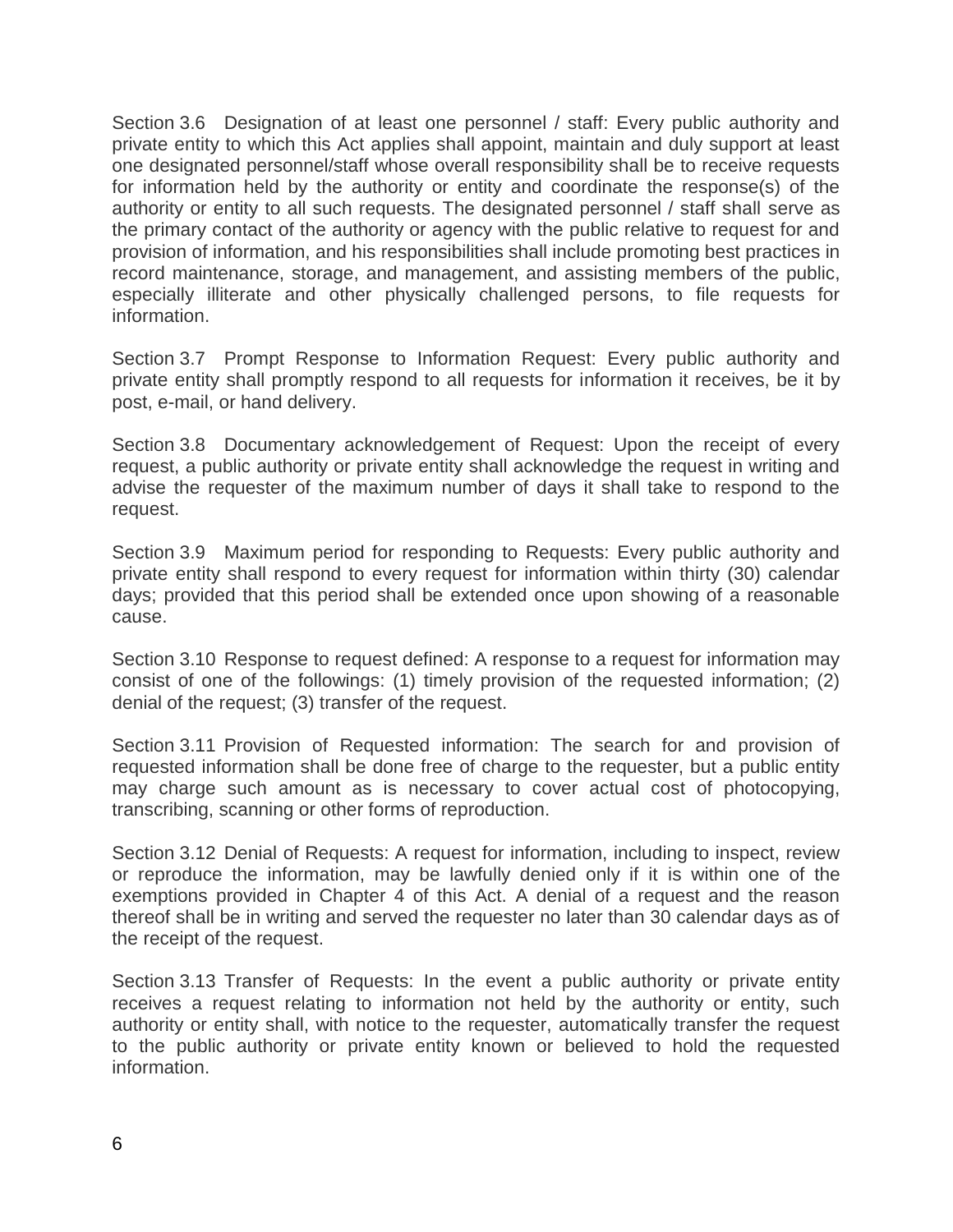A transfer of request shall be made no later than fifteen (15) days after receipt of the request and with prompt notice served the requester.

Section 3.14 Further Transfer of Requests: Where a request for information is transferred to a wrong public authority or private entity, the public authority or entity to which the request was erroneously transferred may, with notice to the requester, further transfer the request to another public authority or entity known or reasonably believed to be the holder of the information. A further transfer shall be made no later than ten (10) working days after receipt. There shall be only one further transfer, and in making the one further transfer, the original recipient of the request and the authority or entity making the further transfer have the obligations to consult and make all efforts to identify the proper holder of the information so as not to cause further delay in responding to the request.

Chapter 4.0 Exemptions

Section 4.1 Exhaustive List of Exempted Documents: Subject to the provisions of Section 4.8, a document, information or record is exempted from disclosure ONLY if it falls in or under one or more of categories of exempted documents listed in this Chapter.

Section 4.2 Information Relating to National Defence, Security and International Relations: A document or record is exempted from disclosure or public access if its disclosure would cause injury or substantial harm to the security, defence or international relations of the Republic of Liberia or would divulge any information or matter communicated in confidence by or on behalf of another country to the Government.

Section 4.3 Criminal Investigation: A document or record is exempted from disclosure or public access if its disclosure would cause injury or substantial harm to (1) an ongoing criminal investigation, (2) disclose the identity of a confidential source assisting with criminal investigation, or (3) endanger the lives or physical safety of persons involved in criminal investigation.

Section 4.4 Trade Secrets: A document or record is exempted from disclosure or public access if its disclosure under this Act would reveal trade secrets belonging to a public authority or a private entity, or destroy the commercial value or affect the competitiveness of a public authority or private entity in relation to the business or work of the authority or entity; provided that this provisions shall not be construed to apply to:

- (a) Information on the general business or professional affairs of the authority or private entity; or
- (b) Information on the business, commercial or financial affairs of an undertaking of which that person, or a person on whose behalf that person made the request, is a proprietor.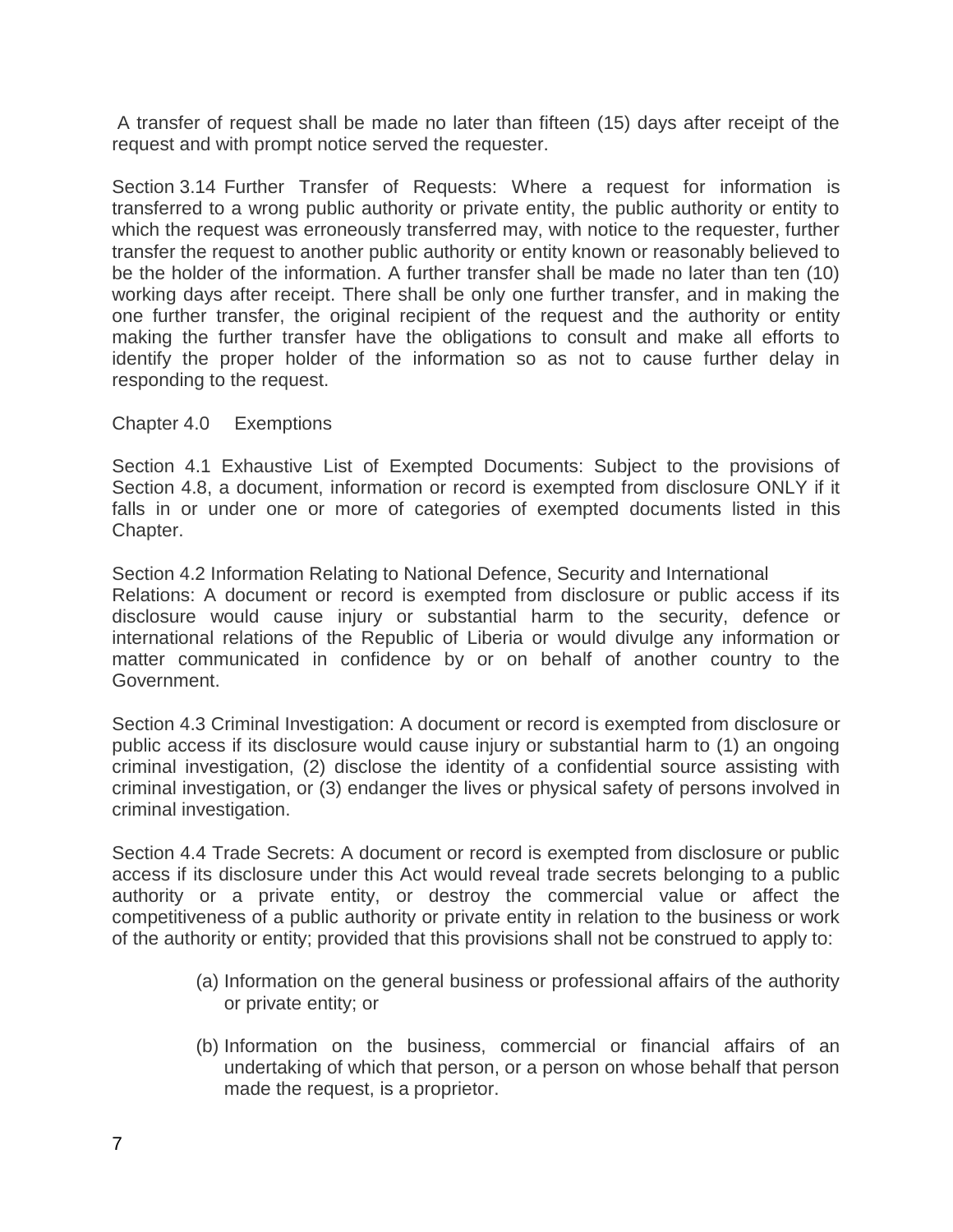Section 4.5 Personal Information: A document or record is exempted from the general right of access if its disclosure would constitute an unreasonable disclosure of the personal information.

Section 4.6 Privileged Communications: A document or record is an exempt document or record if it is shown to be of such nature that it would be privileged from production in any legal proceedings based on any of the privileges recognized under the rules of evidence extant in Liberia.

Section 4.7 Partial Exemption: Where a portion of a document or record falls under the exemptions established in Sections 4.2 thru 4.6 above, only the exempted part(s) of the requested document shall be redacted from the original document and remaining portion released.

Section 4.8 Exemption must be justified; not merely Claimed: A public authority or private entity may not refuse access to or disclosure of information simply by claiming it as "confidential or secret". In order to qualify to be exempted from disclosure, it must be clearly demonstrated that:

- a) The information or record falls within or under one or more of the exemptions established in this Act;
- b) That the disclosure of the information will cause or likely to cause injury or substantial harm to the interest protected by one or more of the exemptions established in this Act; and
- c) The harm to be caused by the disclosure is greater than the public interest in having the information disclosed.

Section 4.9 Maximum period for non disclosure: Information or records exempted from disclosure or public may remain exempted for as long as the reason for their exemption exists, but in any event no longer than a continuous period of fifteen (15) years).

Chapter 5 Oversight

Section 5.1 Oversight Body: The implementation of this Act, including compliance therewith, shall be overseen an independent Information Commissioner to be appointed by the President with the advice and consent of the Liberian Senate. The Independent Information Commissioner shall be a Liberian of high moral character and generally acceptable to many stakeholders. The Independent Information Commissioner shall serve full-time, and receive compensation at least equal to that receive by a Circuit Judge.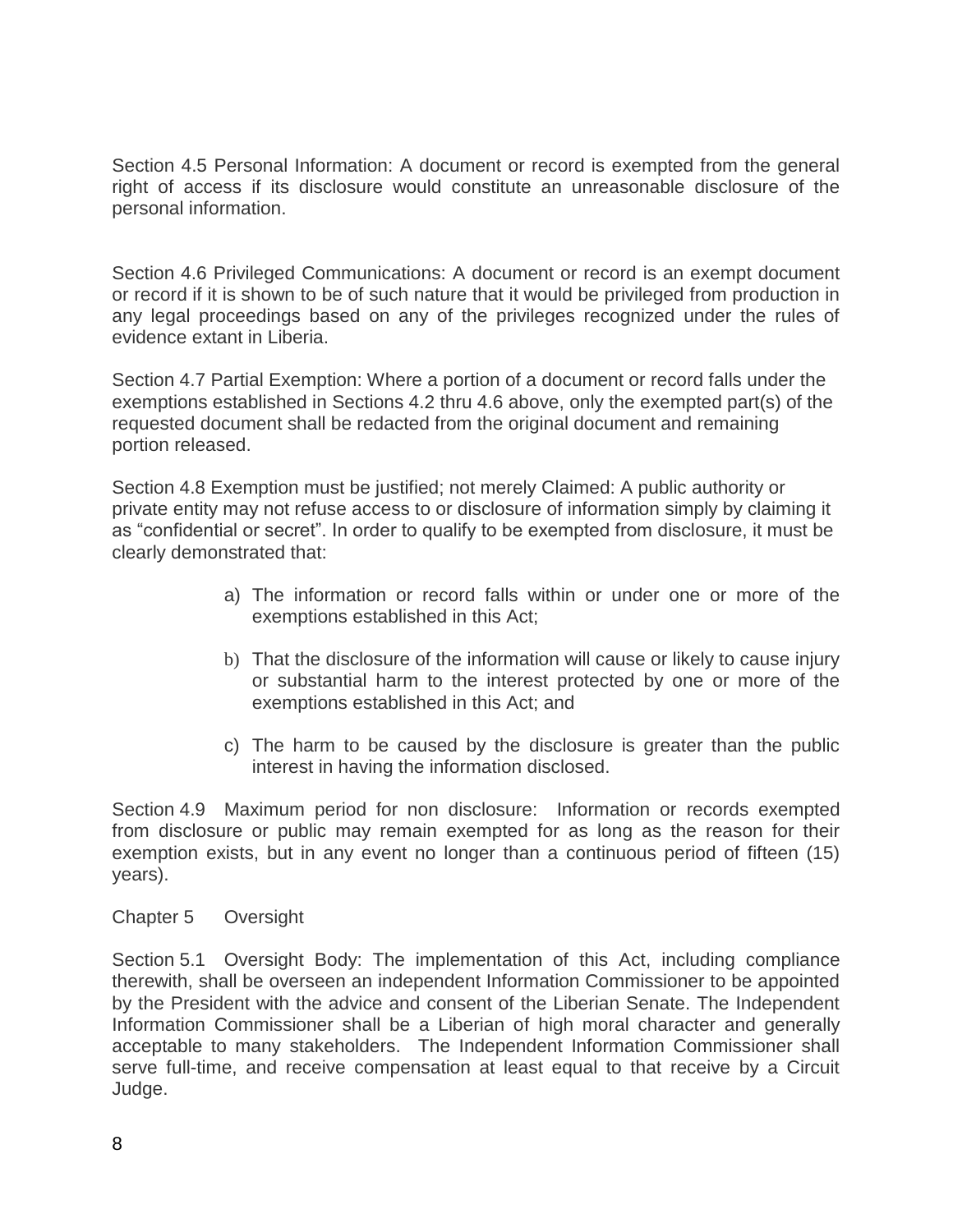The work of the Information Commissioner and the Technical Secretariat to support his or her work shall be funded by the Government through the National budget. The Informational Commissioner shall enjoy operational, investigatory and regulatory autonomy, and general independence in the exercise of his or her work.

Section 5.2 Functions and Powers of Information Commissioner: Without limiting the generality of the provisions of Clause 5.1 above, the functions and powers of the Independent Information Commissioner shall include:

- a) To receive, hear and decide all complaints as well as mediate disputes arising under this Act.
- b) To compel witnesses and evidence for the purpose of deciding appeal or otherwise determining compliance with this Act.
- c) To review information held by public bodies and covered private entities and, in connection therewith, including procedures for the internal reviews provided in Section Chapter (6) of this Act as well as the fees charged by public bodies and entities for reproduction of requested information.
- d) To issue cease and desist orders and other recommendations to any or all of such public bodies and relevant private entities relative to implementation and compliance with this law.
- e) To investigate, monitor, and promote compliance with this Act, including collecting statistics associated therewith.
- f) To order any public body or private body concerned to release requested information should it find that the information or record is not one that is exempted by this Act.
- g) To train and build the capacity of personnel of public bodies and private entities concerned to ensure (1) proper interpretation and application of this Act and (2) that the handling of information requests is consistent across all government bodies.
- h) To consult with and provide support to Information Officers and other relevant officials of public bodies and private entities covered under this Act.
- i) To develop access guidelines and procedures.
- j) To develop public awareness strategies and information dissemination campaigns to educate the public about their rights under the Act, and promoting necessary compliance with this Act.
- k) To evaluate existing laws and regulations relating to access to information, and to make recommendations for reform and harmonization of the laws.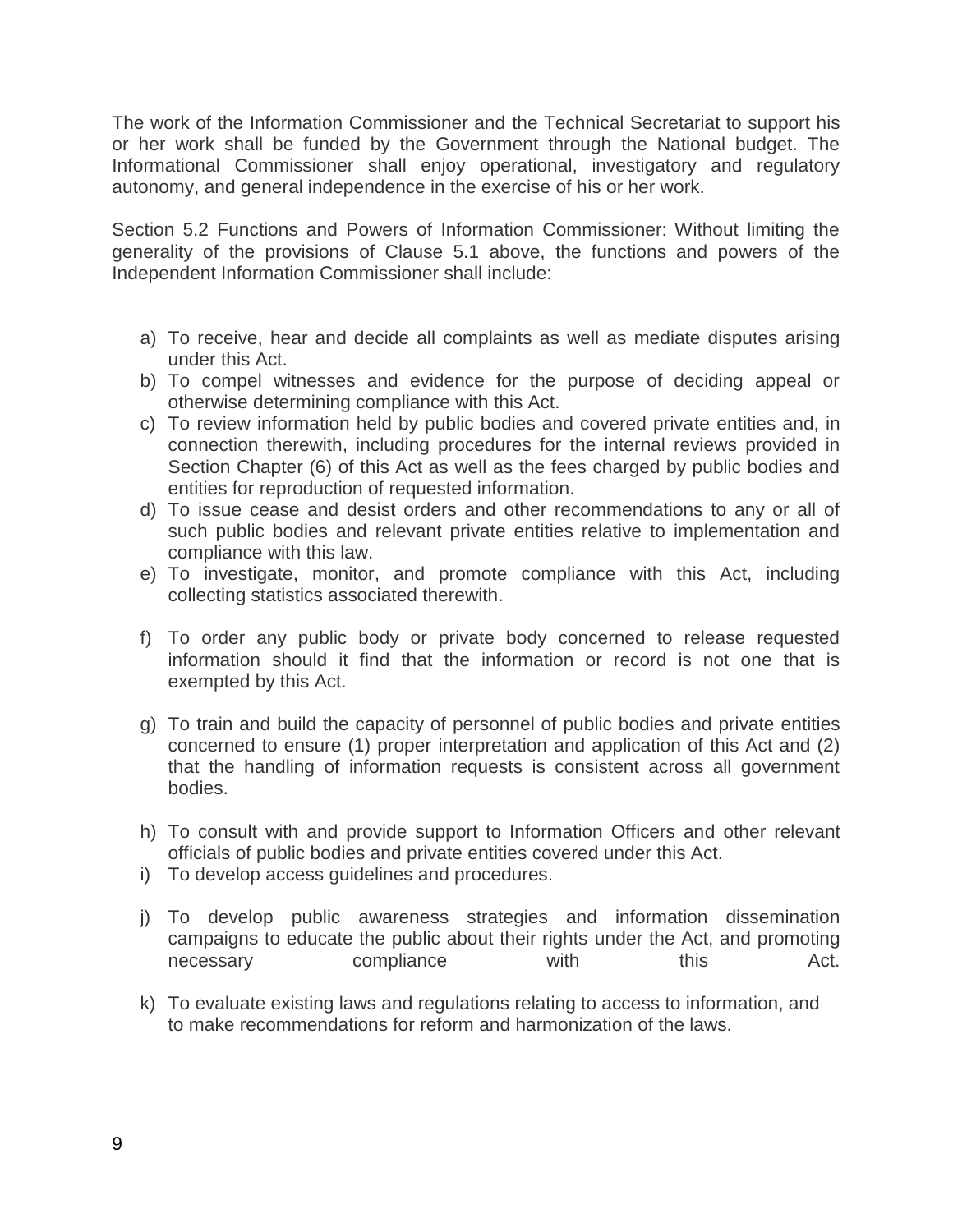Section 5.3: Annual Reports: All public bodies and private entities to which this Act applies shall submit to the Independent Information Commissioner report concerning activities carried out during the preceding year in relation to this Act. The annual report shall be submitted at a time to be determined by the Independent Information Commissioner, and shall include:

- (a) the number of requests for access to documents or records or other type of information received by the public authority or private body as the case may be between January 1 and December 31 of the preceding year, and the number of applications which the public authority or private body processed during the period.
- (b) the number of requests for access to information pending before the public authority or private body as the case may be as of December 31 of the preceding year and the number of days that each of those requests had been pending before the public authority or private body as of the date of the submission of the report.
- (c) the number of requests where the public authority or the private body as the case may be declined access to records or documents requested by members of the public under this Act and the reasons for each such refusal of access.
- (d) the average number of days it takes the public authority or private body to process different types of requests for access to information, records or documents;
- (e) the total amount of fees collected by the public authority or private body as the case may be to process such requests; and
- (f) A description of the steps or efforts taken by the responsible Minister or Chief Executive of the public authority or private body as the case may be to encourage all officers under his or her charge to comply with the provisions of this Act.

Section 5.4 Annual Report to the Legislature: The Independent Information Commissioner shall include in its annual report to the National Legislature a full account of the status of implementation of the Act.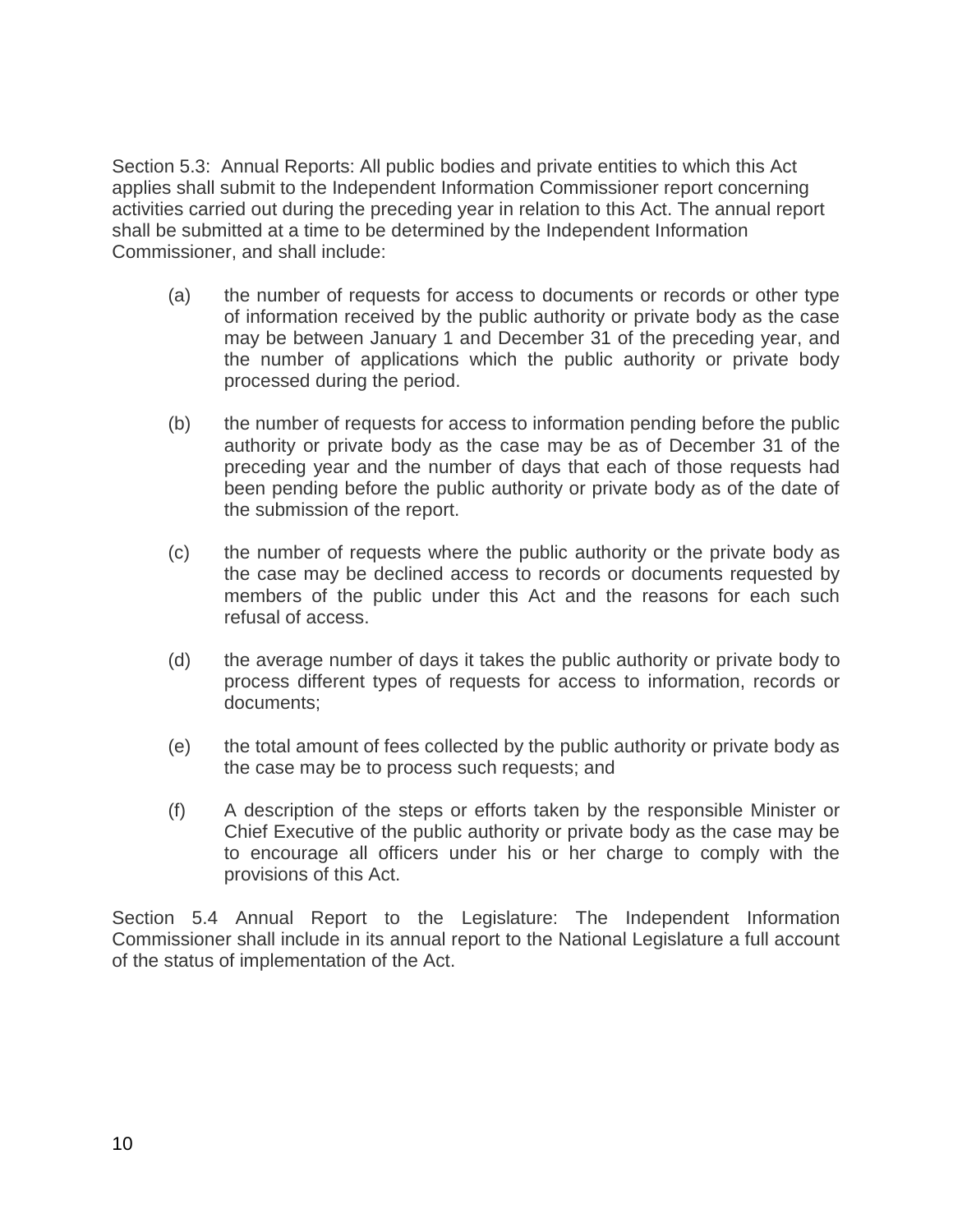## Chapter 6 Appeal Procedures

Section 6.1 Right of Appeal: In all events where a request for information is denied and or not responded to, or an action of a public body or private entity in respect of the transfer or any handling of such request if is alleged not to be in keeping with this law, the applicant shall have a right to appeal the decision or action of the public authority or private entity concerned.

Section 6.2 Internal Review: An applicant who receives a negative decision or action regarding a request for information or who believes that the transfer of his or her request or the fees charged by the public body or private entity are inconsistent with this law shall in all cases be entitled to an internal review of the action or decision. Such internal review shall be conducted by a senior official or an internal information request review body to be established by each authority or agency. An internal review shall be concluded within thirty (30) working days as of its filing by the applicant. The outcome of each internal review shall be in writing and copies shared with the applicant.

Section 6.3 Complaints to the Independent Information Commissioner: Where (i) an applicant receives a negative decision or action and (ii) is not satisfied with the outcome of an internal review conducted pursuant to Section 6.2, such applicant shall have a right to appeal the decision of the authority or entity directly to the Independent Information Commissioner. The Independent Information Commissioner shall be the final administrative arbiter of all complaints concerning denial of information requests and any other alleged infringement of the right of access established under this Act. A final decision of the Independent information officer may include any of the civil sanctions provided for in Chapter 7 of this Act.

Section 6.4 Burden of Proof: In both (i) an internal review conducted by an authority or agency pursuant to Section 6.2 and (ii) a hearing conducted by the Independent information Commissioner pursuant to Section 6.3 hereof, the burden of proof shall be on the public authority or private entity to show that it acted consistent with its obligations and in accordance with this Act.

Section 6.5 Right of Judicial Review: Any person who is not successful in an internal review and in respect of a appeal taken from the internal review to the Independent Information Commissioner shall have a right to a judicial review. An appeal from the decision of the Information Commissioner shall lie before the Civil Law Court in Montserrado County and in the Circuit Court of the county where the public body or private entity is located.

Chapter 7.0 Offences, Sanctions, Protections

Section 7.1 Fines for violations: The person deemed responsible for a public authority or private entity to violate this act will be subject to a fine not less than L\$5,000 and not